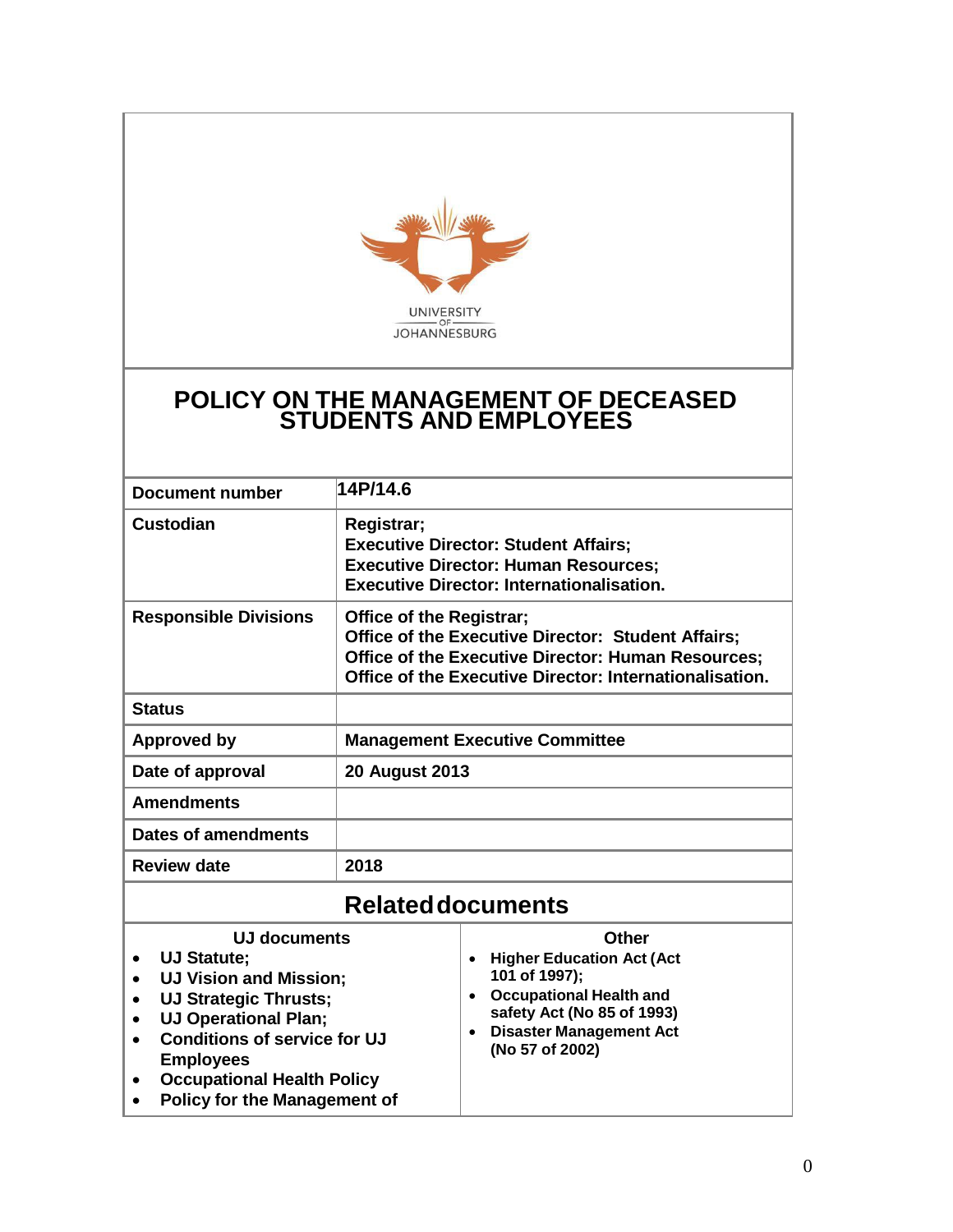| <b>Students and Patients who are</b><br>exposed to Infectious Agents<br>Policy on the Protection,<br>$\bullet$<br><b>Management and Commercial</b><br><b>Exploitation of Intellectual property</b><br><b>Emergency Operations Plan</b><br><b>Events Risk Management Plan</b><br><b>Event Safety and Security Standard</b><br>$\bullet$<br><b>Operating Procedure</b><br><b>Reporting of Incident Procedures</b><br>$\bullet$<br><b>Human Resources Resourcing</b><br>$\bullet$<br><b>Policy</b><br><b>Interim Policy for Student Funerals</b><br><b>Internationalisation Risk</b><br><b>Management Plan</b><br><b>Draft International Staff Policy</b> |                                                                                                                                                                                                                                                                                                                                 |
|--------------------------------------------------------------------------------------------------------------------------------------------------------------------------------------------------------------------------------------------------------------------------------------------------------------------------------------------------------------------------------------------------------------------------------------------------------------------------------------------------------------------------------------------------------------------------------------------------------------------------------------------------------|---------------------------------------------------------------------------------------------------------------------------------------------------------------------------------------------------------------------------------------------------------------------------------------------------------------------------------|
| <b>Stakeholders affected by this</b><br>document (units and divisions who<br>should be familiar with it):                                                                                                                                                                                                                                                                                                                                                                                                                                                                                                                                              | • Council;<br>• Senate;<br>• Management Executive Council;<br>• Subcommittees of Senate;<br>• Executive Deans and Deputy/Vice-<br>Deans;<br>• Executive Directors and Directors;<br>• Heads of Departments and Heads of<br>Schools;<br>• Institutional Forum;<br>• Student Representative Council;<br>• Employees<br>• Students |
| Website address of this document:                                                                                                                                                                                                                                                                                                                                                                                                                                                                                                                                                                                                                      | <b>Intranet</b>                                                                                                                                                                                                                                                                                                                 |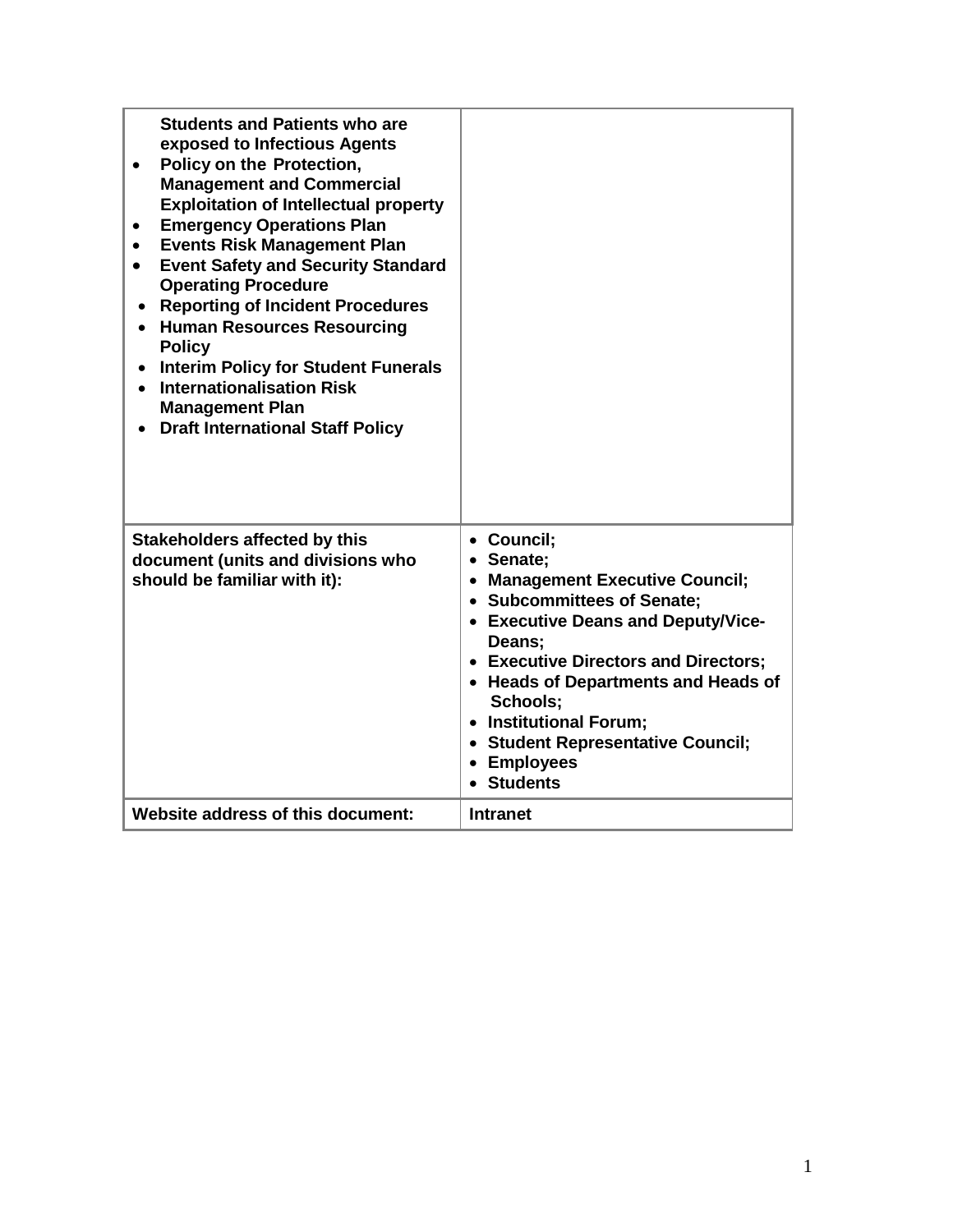### **CONTENTS**

|       | <b>PREAMBLE</b>                      | 3 |
|-------|--------------------------------------|---|
| 2.    | <b>PURPOSE</b>                       | 3 |
| 3.    | <b>SCOPE</b>                         | 3 |
| 4.    | <b>PRINCIPLES AND VALUES</b>         | 3 |
| 5.    | <b>DEFINITIONS</b>                   | 3 |
| 6.    | <b>PROCEDURE</b>                     | 4 |
| 6.1   | <b>South African Citizens</b>        | 4 |
| 6.1.1 | <b>UJ Employees</b>                  | 4 |
| 6.1.2 | <b>UJ Students</b>                   | 5 |
| 6.2   | International employees and students | 5 |
| 6.2.1 | <b>International employees</b>       | 5 |
| 6.2.2 | <b>International students</b>        | 6 |
|       | <b>REVIEW</b>                        |   |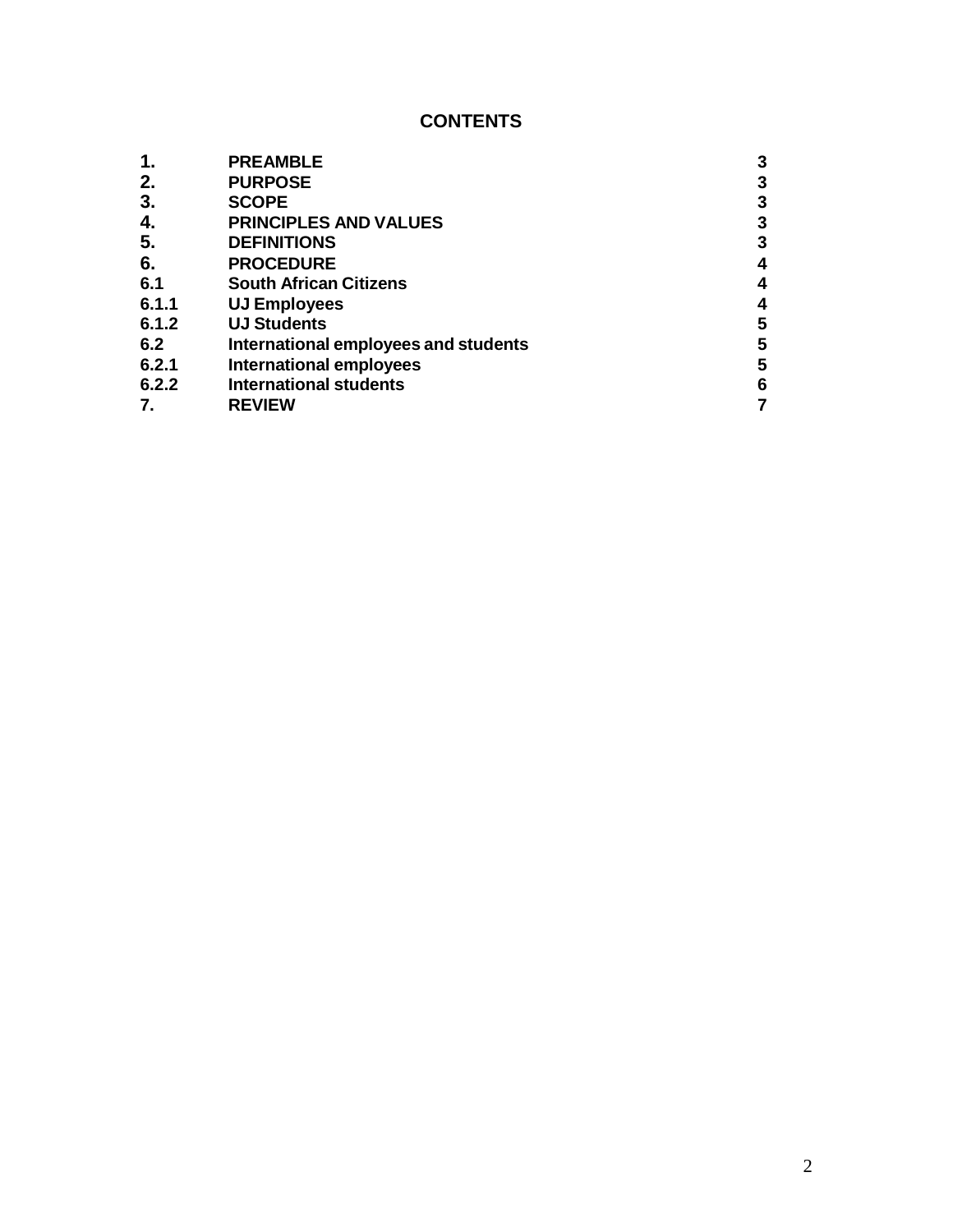# **POLICY ON THE MANAGEMENT OF DECEASED STUDENTS AND EMPLOYEES**

### <span id="page-3-0"></span>**1. PREAMBLE**

The death of a student or an employee represents a loss for the University community as well as for the family and friends of the deceased. The University's response to such a death will vary based on the nature of the deceased's affiliation with the University.

### <span id="page-3-1"></span>**2. PURPOSE**

The purpose of this policy is to provide direction in terms of process and procedures to be followed, including roles and responsibilities of faculties, divisions and departments in the event of a death of a student or an employee. It is imperative to coordinate such actions expeditiously and sensitively with regard to the feelings of the family, relatives, friends and colleagues of the deceased. Coordination of the immediate professional response actions of the HR Division, Campus Security, PsyCaD, Campus Health, the Division for Internationalisation or other University emergency response personnel in the event of a campus death, or situations which may result in a death, fall outside of the scope of these guidelines.

### <span id="page-3-2"></span>**3. SCOPE**

This policy has institution-wide application.

#### <span id="page-3-3"></span>**4. PRINCIPLES AND VALUES**

In the development and review of this policy, the following apply:

- 4.1 the policy is aligned with the University's mission, vision, values and strategic thrusts;
- 4.2 the policy complies with the relevant legal provisions, as well as the requirements set by Government policy and regulations on higher education;
- 4.3 national and international trends that may affect this policy are taken into account and are aligned with these trends in so far as such alignment positively influences activities;
- 4.4 this policy is directional with respect to high standards and effectiveness;
- 4.5 this policy promotes a common point of departure, as well as coherence and interdependence between policies;
- 4.6 sound risk management, as well as the setting of any parameters that may be required.

## <span id="page-3-4"></span>**5 DEFINITIONS**

For the purpose of this policy, the following definitions apply:

5.1 **A UJ Student** is a student who is registered in an academic programme at any of the UJ campuses at the time of death, or one who has completed the immediately preceding academic year and is eligible for re-registration,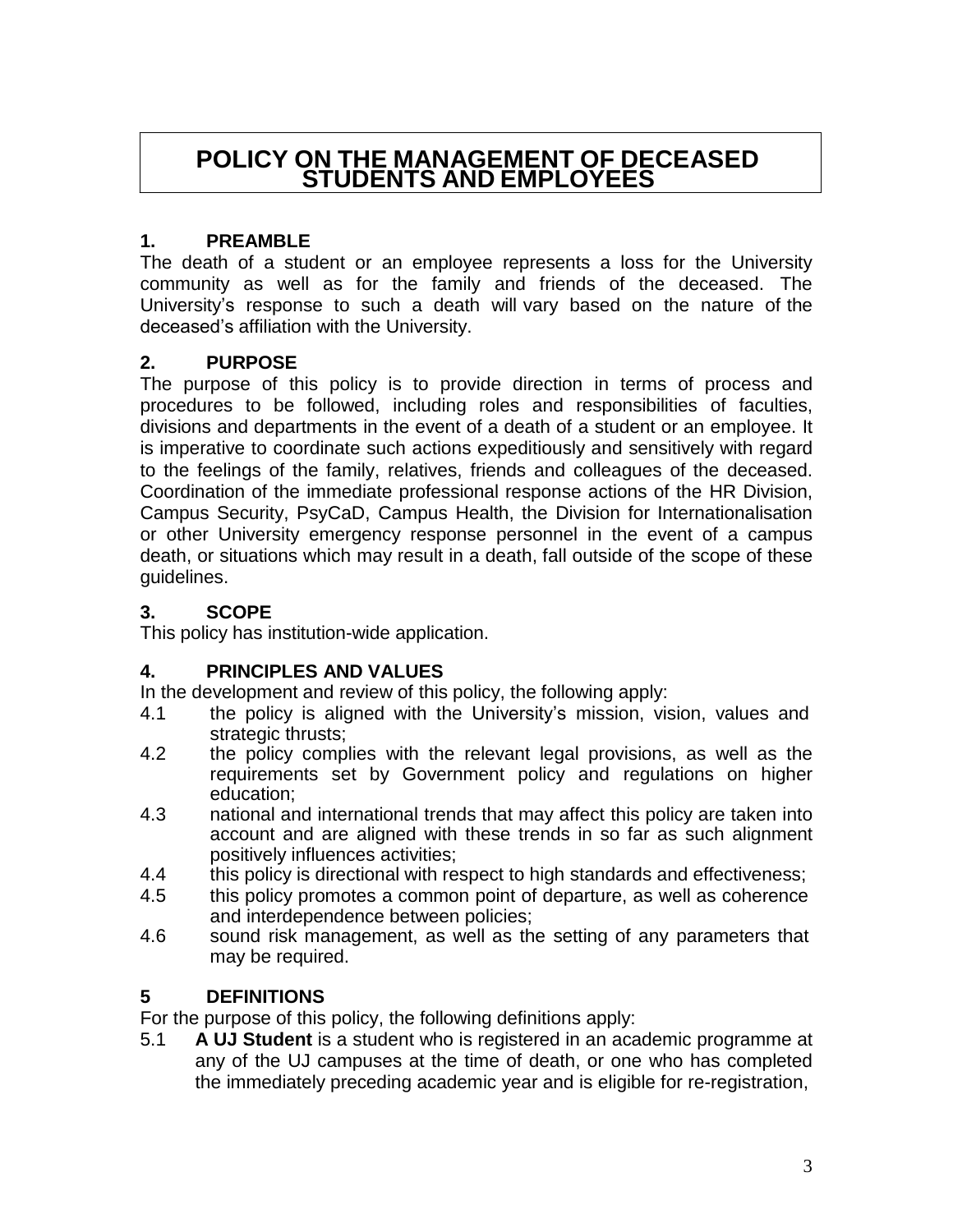in the event the death occurs in the recess period between semesters or summer vacation.

- 5.2 **An international student** is a UJ student who is **not a South African citizen** and holds a study permit, a diplomatic permit, a refugee permit, an asylum seeker permit, visitors or an exchange permit.
- 5.3 **A UJ employee** is defined as anyone who at the time of death was receiving or was entitled to receive a payroll disbursement, or was on leave without pay for any reason; or an active academic employee including visiting professors, research associates, researchers and Postdoctoral Fellows, but excluding external assessors and UJ students appointed on a temporary basis;
- 5.4 **An international employee is a UJ employee who** is **not a South African citizen and** holds a work permit or a permanent resident permit.
- 5.5 **UJ Death** refers to the death of a UJ student or **a UJ employee** as defined above

# <span id="page-4-0"></span>**6 PROCEDURE**

The institutional response to a UJ Death entails a series of administrative actions to notify the University community, to resolve benefit issues, settle accounts, and close academic and other UJ records. The particular notifications required depend on the nature of the affiliation of the deceased.

## <span id="page-4-1"></span>6.1 **South African Citizens**

### <span id="page-4-2"></span>**6.1.1 UJ Employees**

To ensure that the appropriate offices are notified of actions that need to be taken, responsibilities are coordinated as follows:

- (a) The relevant Executive Dean or Executive Director informs the Vice-Chancellor, the Registrar and the Executive Director: Human Resources (HR) of the death and the circumstances of the death as soon as possible;
- (b) the Executive Director: HR informs the family (if notice did not originate from the family in the first instance) and coordinates all communication with the family of the deceased;
- (c) the HR Division informs the University community of the death of the staff member by means of a circular;
- (d) the HR Division informs the University community of funeral arrangements and may facilitate the organisation of a memorial service;
- (e) depending on the deceased's affiliation with the University, the Vice-Chancellor directs the lowering of the UJ flag to half-mast, may pay a visit to the deceased's next of kin, may prepare a letter of condolence, and/or may prepare an obituary notice;
- (f) the Executive Director: HR obtains a death certificate and related documents;
- (g) the HR Division coordinates the placement in abeyance of all records of the deceased and other related activities;
- (h) in case of death while on official duty, the HR Division compiles and files a detailed report in accordance with the relevant legislation;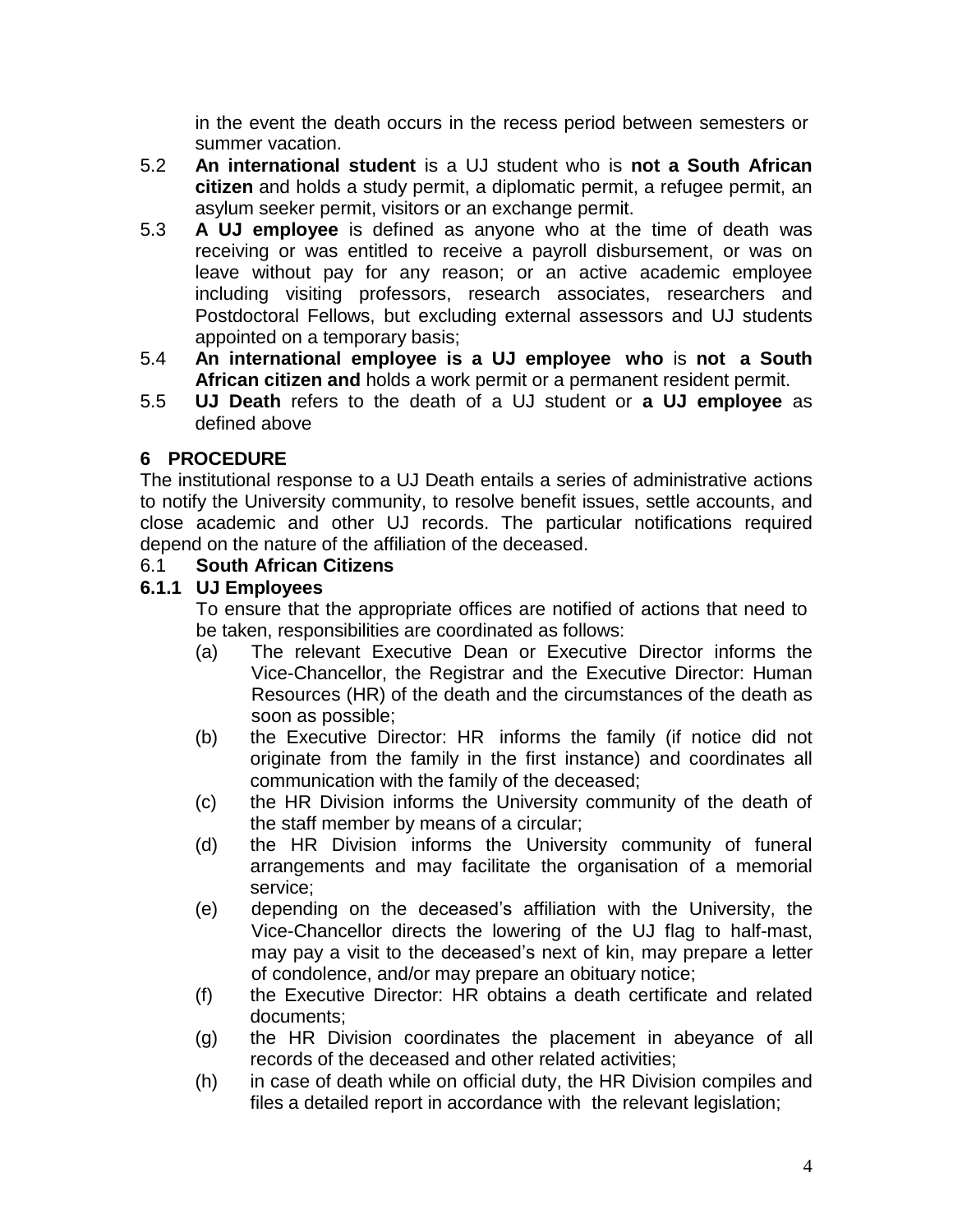(i) UJ offers counselling/debriefing by PsyCaD via the Executive Director: HR.

## <span id="page-5-0"></span>**6.1.2 UJ Students**

To ensure that the appropriate offices are notified of actions that need to be taken, responsibilities are coordinated as follows:

- (a) The relevant Executive Dean informs the Vice-Chancellor, the Registrar and the Executive Director: Student Affairs of the death and the circumstances of the death as soon as possible;
- (b) the Executive Director: Student Affairs contacts the family or recorded next-of-kin to inform them of the death (if notice did not originate from the family in the first instance) or to pass condolences (if the family is already aware of the death) and to advise them of the processes underway at the University in regards the death and where possible, meet with the family;
- (c) the Executive Director: Student Affairs coordinates all University communication with the family;
- (d) the Executive Director: Student affairs informs the University community of the death of the student by means of a circular;
- (e) the Executive Director: Student affairs informs the University community of funeral arrangements and may facilitate the organisation of a memorial service;
- (f) the Executive Director: Student Affairs obtains a death certificate and related documents;
- (g) the Registrar initiates the de-registration of the deceased student in accordance with due academic and administration governance processes; and informs Student Finance accordingly;
- (h) Student Finance coordinates the closing of the deceased's financial accounts and, if applicable, further arrangements in this regard;
- (i) the Executive Director: Student Affairs evokes the Interim Policy for Student Funerals;
- (j) UJ offers counselling/debriefing by PsyCaD via the Executive Director: Student Affairs.

## 6.2 **International employees and students (Appendix 1)**

## **6.2.1 International employees (Appendix 2)**

To ensure that the appropriate offices are notified of actions that need to be taken, responsibilities are coordinated as follows:

- (a) The relevant Executive Dean or Executive Director informs the Vice-Chancellor, the Registrar, the Executive Director: Human Resources (HR) and the Executive Director: Internationalisation of the death and the circumstances of the death as soon as possible;
- (b) the Executive Director: Internationalisation informs the family (if notice did not originate from the family in the first instance) and coordinates all communication with the family of the deceased;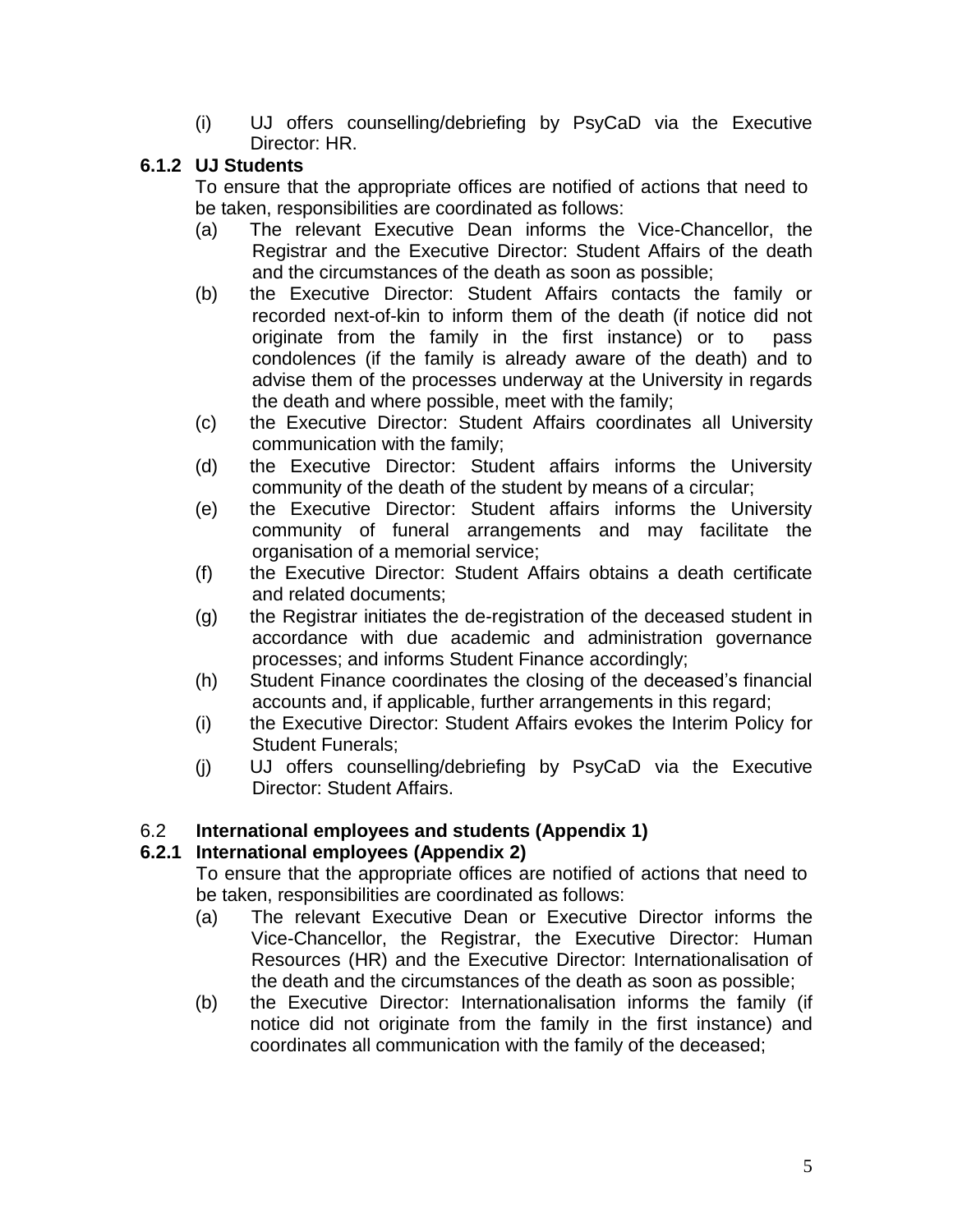- (c) the HR Division, in consultation with the Executive Director: Internationalisation, informs the University community of the death of the staff member by means of a circular;
- (d) the HR Division, in consultation with the Executive Director: Internationalisation, informs the University community of funeral arrangements and may facilitate the organisation of a memorial service;
- (e) the Executive Director: Internationalisation assists with repatriation of mortal remains if required;
- (f) depending on the deceased's affiliation with the University, the Vice-Chancellor directs the lowering of the UJ flag to half-mast, may pay a visit to the deceased's next of kin, may prepare a letter of condolence, and/or may prepare an obituary notice;
- (g) the Executive Director: Internationalisation obtains a death certificate and related documents and submits the documents to the HR Division;
- (h) the HR Division coordinates the placement in abeyance of all records of the deceased and other related activities;
- (i) the Office of the Executive Director: Internationalisation submits a report on the death to the Vice-Chancellor, the Registrar, the Executive Dean or Executive Director concerned and the Executive Director: HR;
- (j) in case of death while on official duty, the HR Division compiles and files a detailed report in accordance with the relevant legislation;
- (k) UJ offers counselling/debriefing by PsyCaD via the Executive Director: HR.

#### **6.2.2 International students (Appendix 3 and 4)**

To ensure that the appropriate offices are notified of actions that need to be taken, responsibilities are coordinated as follows:

- (a) The relevant Executive Dean informs the Vice-Chancellor, the Registrar, the Executive Director: Student Affairs and the Executive Director: Internationalisation of the death and the circumstances of the death as soon as possible;
- (b) the Executive Director: Internationalisation contacts the family or recorded next-of-kin to inform them of the death (if notice did not originate from the family in the first instance) or to pass condolences (if the family is already aware of the death) and to advise them of the processes underway at the University in regards the death and where possible, meet with the family;
- (c) the Executive Director: Internationalisation, in cooperation with the Executive Director: Student affairs, coordinates all communication with the family;
- (d) the Executive Director: Internationalisation informs the University of Johannesburg International Student Society (UJISS);